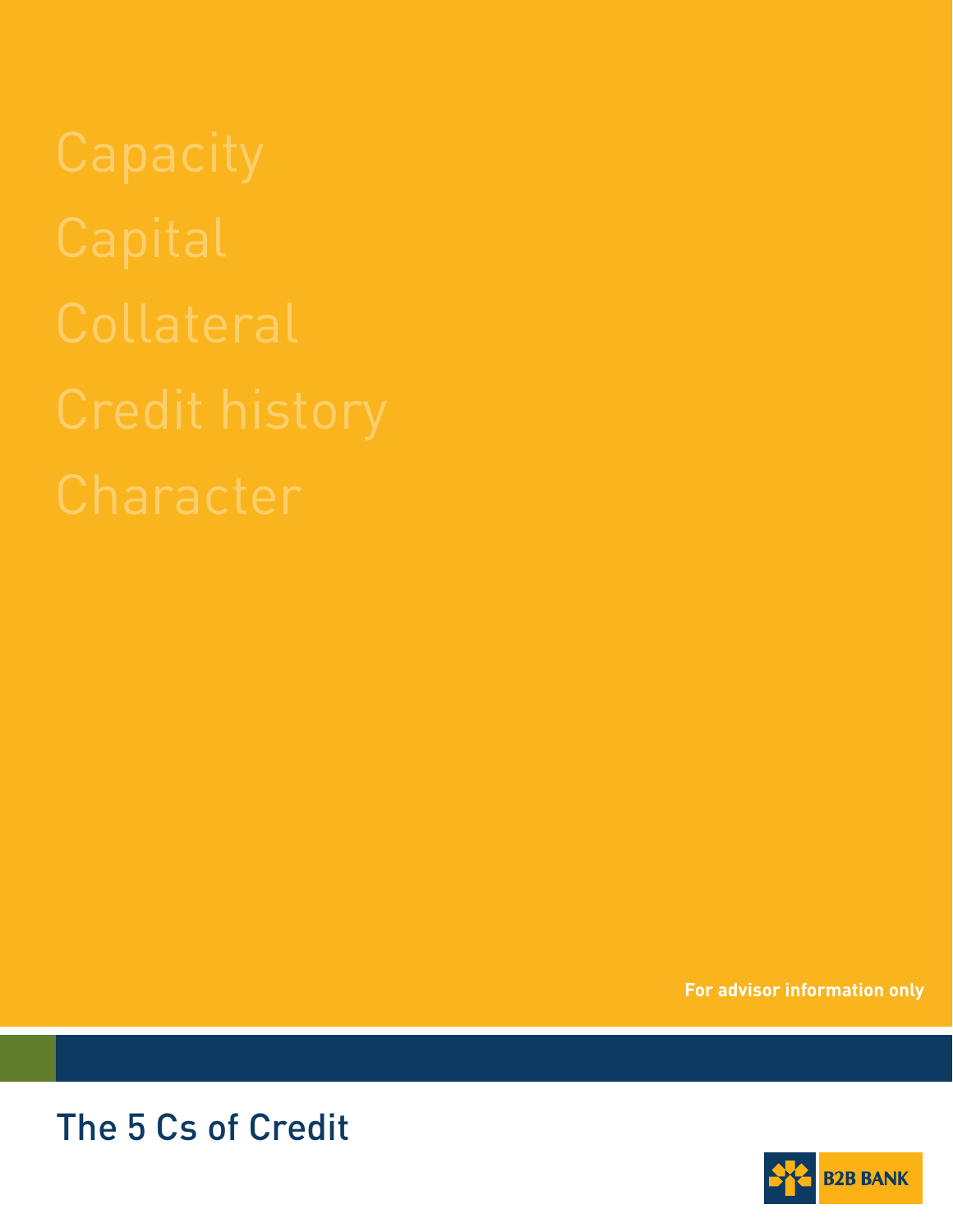## Understanding credit qualification

At B2B Bank, we know that you strive to provide your clients with the right financial solutions, at the right time — including the potential offered by credit products. But only you know whether a credit product, such as a loan, is suitable for your client. And once you've decided that it is, the next step is to determine whether they'll qualify.

B2B Bank uses the 5 Cs of credit (capacity, capital, collateral, credit history and character) as part of our underwriting process. By understanding these components of credit, you'll have the ability to assess the likelihood of your client qualifying for a loan — which can be a real time-saver down the road.

Think of the 5 Cs as a tool to help you understand your client's credit viability. Because at the end of the day, you want to ensure you're able to recommend credit products with confidence.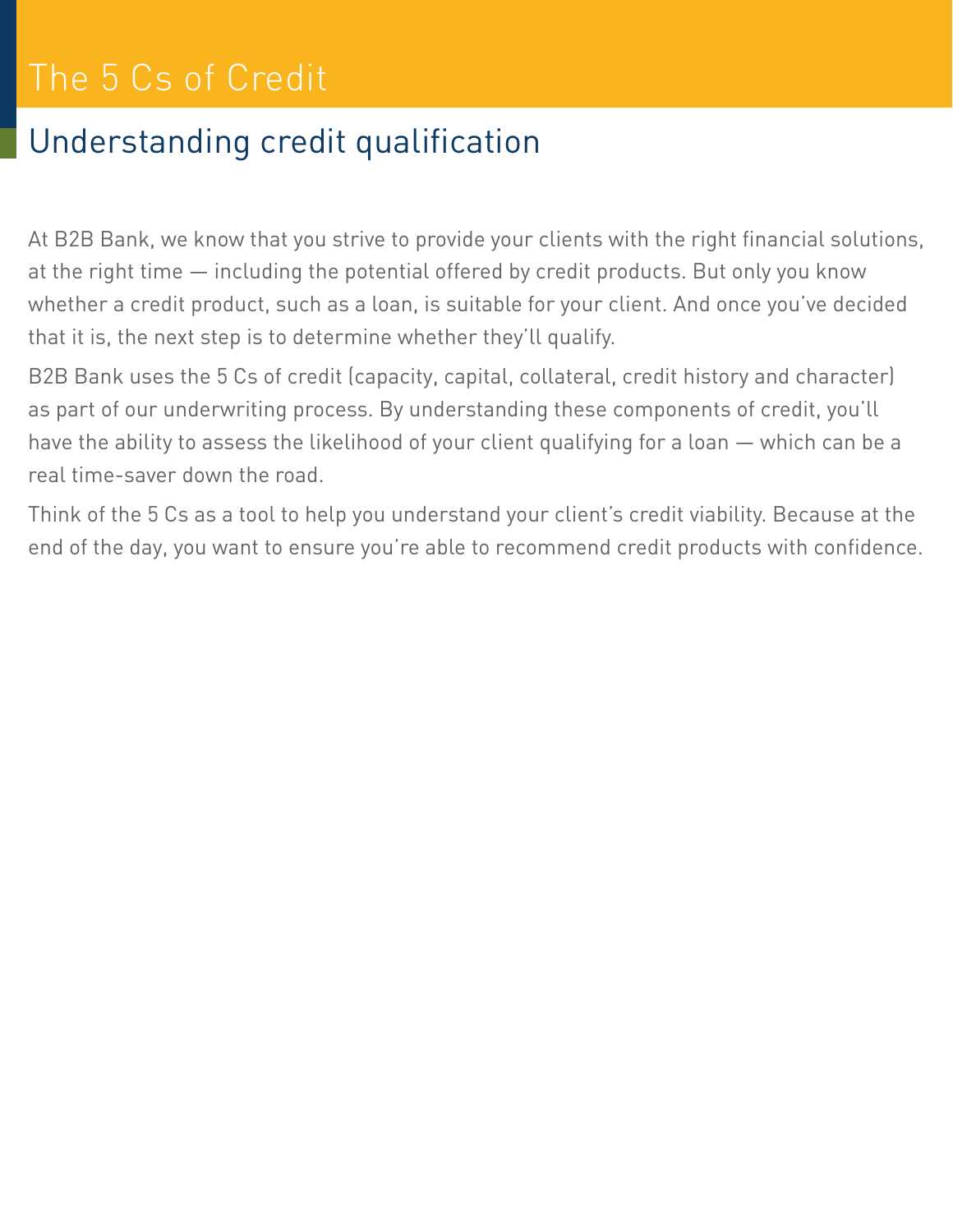### Determine your client's capacity

### **Can they handle the debt?**

**Capacity** is the estimated amount of debt a borrower can carry, and is determined by a mathematical calculation known as their Total Debt Service Ratio (TDSR). TDSR shows the amount of one's gross income dedicated to the repayment of debt, and indicates the amount of additional debt one could reasonably afford to carry. Here is a quick way to calculate TDSR:

| <b>Total monthly debt payments</b>                                                                                             | ÷ | <b>Gross monthly income</b>                       | $x 100\% =$ | <b>Capacity (TDSR)</b>                                                  |
|--------------------------------------------------------------------------------------------------------------------------------|---|---------------------------------------------------|-------------|-------------------------------------------------------------------------|
| <b>Typical monthly debt</b><br>payments include:                                                                               |   | <b>Typical monthly income includes:</b><br>Salary |             | As a rule, TDSR (including the new<br>loan payment) should be less than |
| Housing [mortgage Principal &<br>Interest plus property tax (PI&T) or<br>rent payments]                                        |   | Commissions<br>Self-employed net earnings         |             | or equal to 40%.                                                        |
| Loan payments                                                                                                                  |   | Net rental income                                 |             |                                                                         |
| Credit cards (minimum of 3% of<br>the borrowed amount on bank<br>credit cards and 5% of the borrowed<br>amount on store cards) |   |                                                   |             |                                                                         |
| Lines of credit (minimum 3% of the<br>borrowed amount on unsecured lines<br>and interest only on secured lines)                |   |                                                   |             |                                                                         |
| Car lease payments, car loan payments                                                                                          |   |                                                   |             |                                                                         |

Here's how to put the calculation into practice if your client is applying for a \$100,000 investment loan:

| <b>Total monthly debt payments</b>                                                                 |                                                                                                    | ÷ | <b>Gross monthly income</b>           |                                        |  |                                                                                                                                                                       | $x 100\% =$ | <b>Capacity (TDSR)</b> |
|----------------------------------------------------------------------------------------------------|----------------------------------------------------------------------------------------------------|---|---------------------------------------|----------------------------------------|--|-----------------------------------------------------------------------------------------------------------------------------------------------------------------------|-------------|------------------------|
| Mortgage (PI&T)<br>New Investment loan<br>Line of credit<br><b>Credit card</b><br><b>Car lease</b> | \$2,000<br>Ξ.<br>\$417<br>Ξ.<br>\$400<br>Ξ.<br>\$100<br>Ξ.<br>\$600<br>Ξ.<br>$\frac{1}{1}$ \$3,517 |   | <b>Salary</b><br><b>Rental Income</b> | \$9,500<br>=<br>\$500<br>÷<br>\$10,000 |  | 35.17%<br>Note: This is normally an acceptable<br>TDSR as the applicant's monthly<br>debt payments are less than or<br>equal to 40% of their gross<br>monthly income. |             |                        |

Monthly living expenses such as utilities, cable, phone bills, etc. don't need to be included in the TDSR calculation.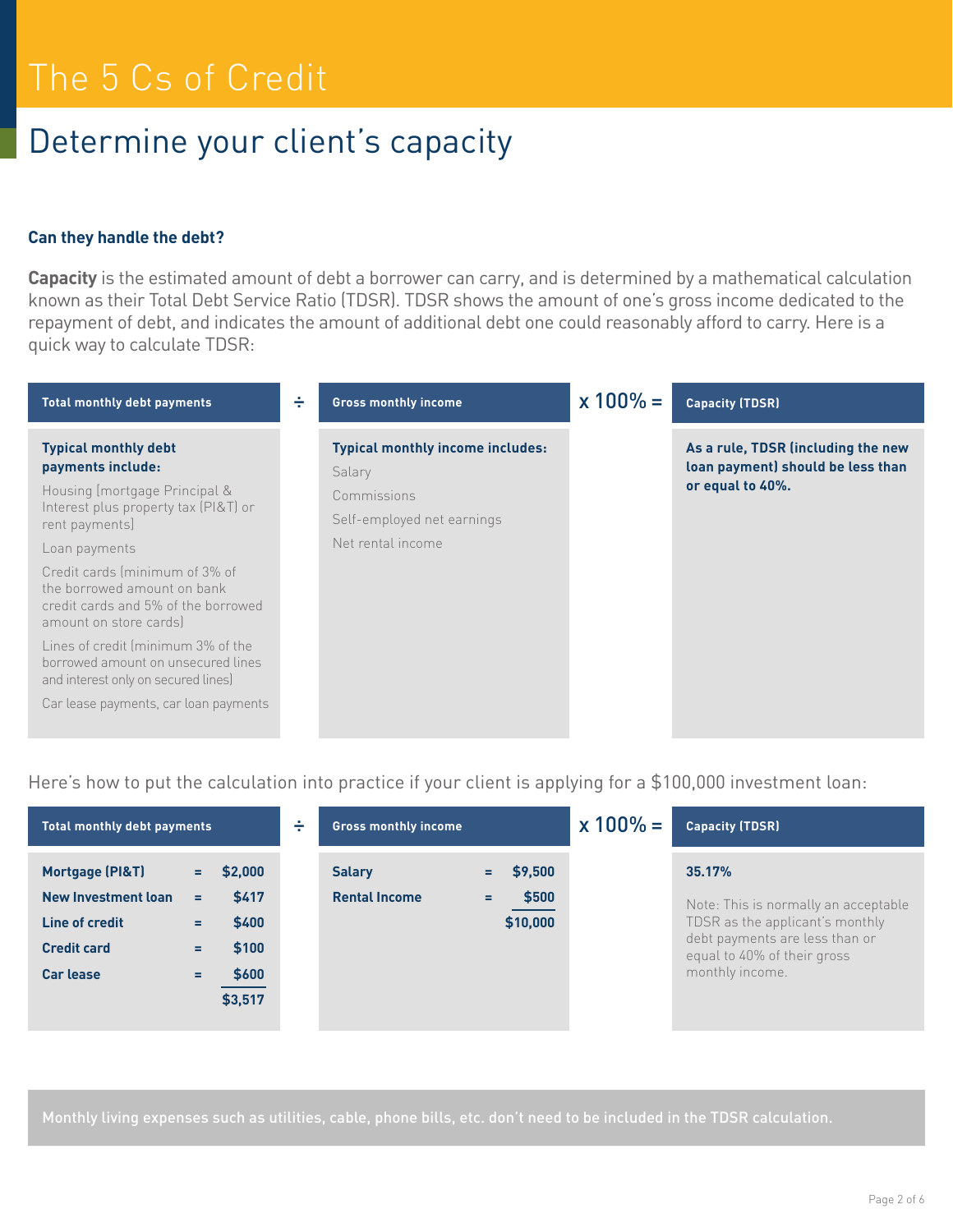### Assess your client's capital

### **Do they have sufficient financial resources?**

Capital is the measure of a borrower's net worth and demonstrates their ability to manage their finances and accumulate assets while repaying debt obligations. It is calculated by subtracting an individual's liabilities from their assets. Capital reassures lenders by providing alternative ways for the borrower to repay debt other than their monthly income.

Generally, minimum net worth requirements depend on the amount of the loan. Using our example of an individual applying for a \$100,000 investment loan<sup>1</sup>, the applicant's net worth is greater than the minimum net worth requirement (1x the loan amount) and therefore, is more likely to qualify. Here's an illustration:

| <b>Assets</b>                    |            | Liabilities                | Creditor(s)                             | Monthly payments       | <b>Total amount</b> |
|----------------------------------|------------|----------------------------|-----------------------------------------|------------------------|---------------------|
| Residence (est. market value) \$ | 450,000.00 | Mortgage                   | <b>ABC Bank</b>                         | 2,500.00               | 300,000.00          |
| Other real estate                |            | Other mortgages            |                                         |                        |                     |
| Registered savings               | 75,000.00  | Condo fees (if applicable) |                                         |                        |                     |
| Cash/Liquid assets               | 10,000.00  | Line(s) of credit          | <b>AAA Credit Union</b>                 | $150.00$ $$$           | 5,000.00            |
| Other investments                | 25,000.00  | Personal loan(s)           |                                         |                        |                     |
| Other                            |            | Credit card(s)             | <b>ABC Bank</b>                         | $100.00$ $\frac{5}{3}$ | 2,000.00            |
| Other                            |            | Other                      |                                         |                        |                     |
| <b>Total Assets \$</b>           | 560,000    |                            | <b>Total Liabilities</b>                | 2,750                  | 307,000             |
|                                  |            |                            | Net Worth<br>(Assets minus Liabilities) |                        | 253,000             |

#### **Net worth minimums for fully-funded loans (e.g., 100% loans):**

≤ \$100K - 1 x the loan amount

> \$100K - 1.5 x the loan amount

> \$250K - 2 x the loan amount

| Items that qualify as assets                                                                                                                                                                                                                                                                                | Items that do not qualify as assets                                                        | <b>Typical liabilities</b>                                                                                                                                                                                      |
|-------------------------------------------------------------------------------------------------------------------------------------------------------------------------------------------------------------------------------------------------------------------------------------------------------------|--------------------------------------------------------------------------------------------|-----------------------------------------------------------------------------------------------------------------------------------------------------------------------------------------------------------------|
| A home (registered in<br>the name of the applicant)<br><b>Registered plans</b><br>(RRSPs, RRIFs, etc.)<br><b>Tax-free savings accounts (TFSA)</b><br><b>Mutual funds</b><br>(non-registered)<br><b>Stocks (that trade)</b><br>on major stock exchanges)<br><b>Savings accounts</b><br><b>GICs and bonds</b> | <b>Home furnishings</b><br><b>Works of art</b><br><b>Jewelry</b><br><b>Leased vehicles</b> | <b>Mortgages</b><br><b>Personal loans</b><br><b>Credit card debt</b><br>Line of credit balances<br><b>Leases</b><br><b>Amounts owing to the</b><br><b>Canada Revenue Agency</b><br><b>Child support/alimony</b> |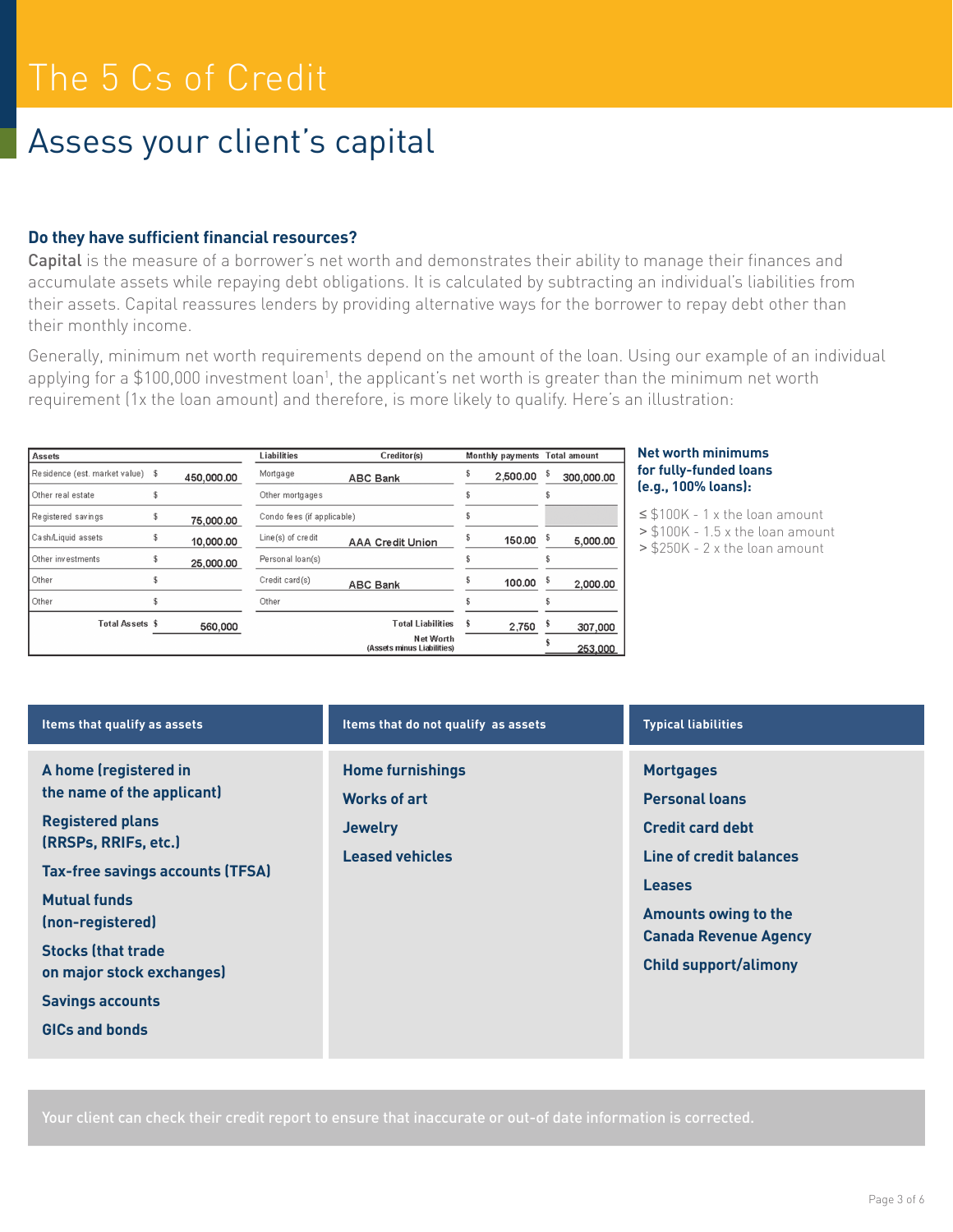### Look at your client's collateral and review their credit history

#### **Can their assets back their debt?**

Collateral is a pledge of property or other assets that an individual uses as security against borrowed monies. The relationship between the value of these assets and the amount of the loan is called the loan-to-value ratio (LTV) and is expressed as a percentage:



In general, products such as mortgages and home equity lines of credit are secured by a person's home, and investment loans are secured by the mutual or segregated funds that are purchased with the loan proceeds.

#### **How have they managed credit in the past?**

Credit history is a collection of information about a client's past behaviour in meeting debt obligations. To gather this information, lenders use scoring systems such as credit score and other statistical assessment tools to help determine the credit risk and creditworthiness of a potential borrower.

| Factors that contribute to the development<br>of a credit score                                                                                        | Items that do not qualify as assets                                                                                                             | <b>Typical liabilities</b>                                                                                                                 |
|--------------------------------------------------------------------------------------------------------------------------------------------------------|-------------------------------------------------------------------------------------------------------------------------------------------------|--------------------------------------------------------------------------------------------------------------------------------------------|
| Time in the file (usually,<br>the longer the better)<br><b>Number and type of accounts</b><br>(e.g., loans, lines of credit,<br>credit cards, etc.)    | <b>Making loan payments</b><br>on time<br>Paying down revolving credit<br>card debt<br><b>Maintaining moderate</b>                              | <b>Opening multiple credit</b><br>products in a short period<br><b>Borrowing from a finance</b><br>company<br><b>Regularly reaching or</b> |
| References to accounts paid as agreed<br><b>Residence status</b><br><b>Derogatory information</b><br>(e.g., late payments)                             | utilization rate on credit cards<br><b>Refraining from credit card</b><br><b>consolidations</b><br>No bankruptcies, collections<br>or judgments | exceeding credit card limits<br><b>Closing seasoned, well-paid accounts</b>                                                                |
| <b>Bankruptcies, wage</b><br>garnishments, liens,<br>collection items<br><b>Requests for new credit</b><br>Level of utilization of<br>available credit |                                                                                                                                                 |                                                                                                                                            |

A Credit Score typically falls between 300 and 900. The higher the number, the better.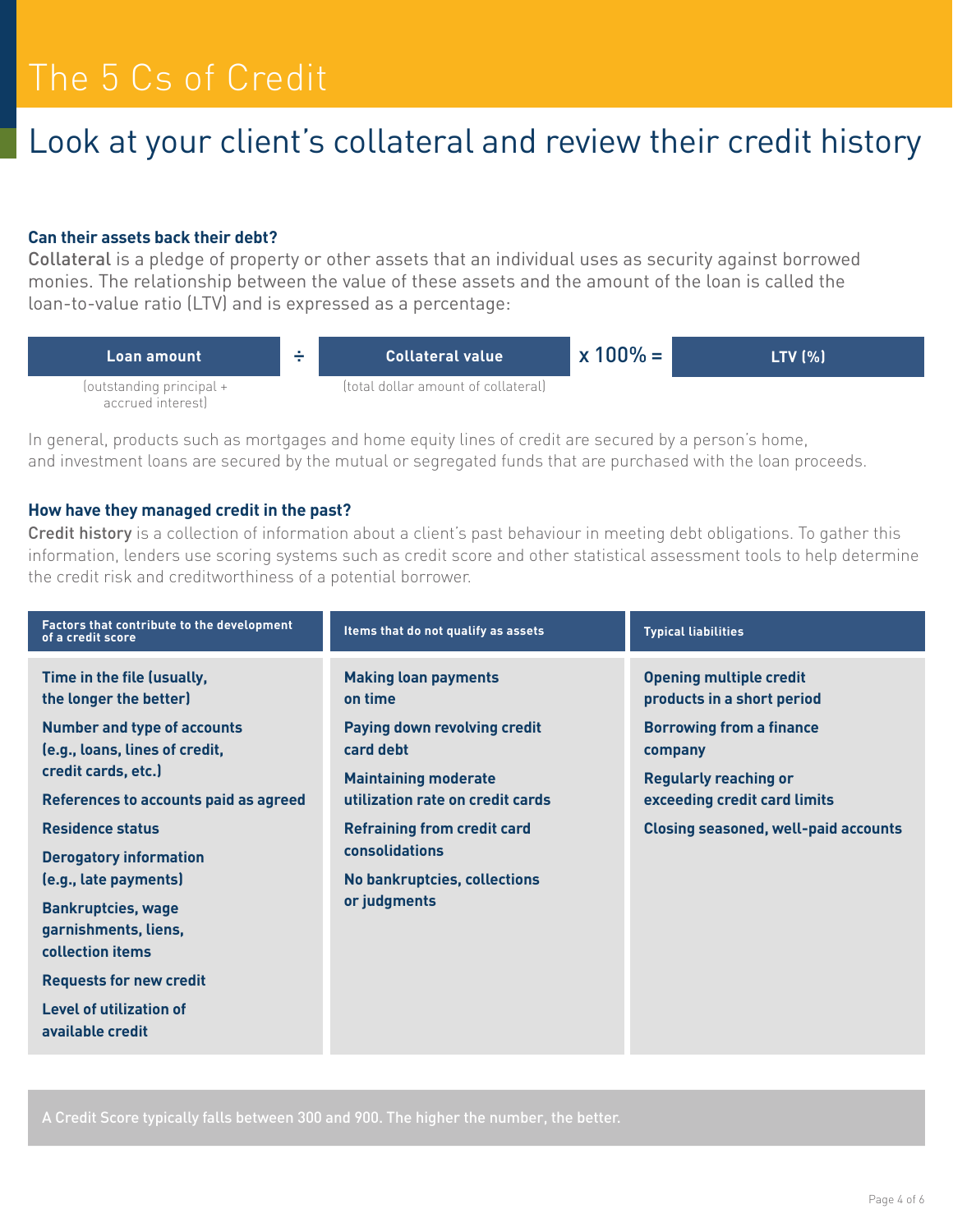### Know your client's character

#### **Do they have good habits?**

Underwriters also assess the **character** of an applicant which is based on a number of factors. This includes the stability of their career and residence, and their willingness to provide complete and accurate information.

| Questions you should ask                           | Why your client's answers are important                                                                                                                                           |
|----------------------------------------------------|-----------------------------------------------------------------------------------------------------------------------------------------------------------------------------------|
| Has your client used credit before?                | Past behaviours often predict future tendencies.<br>If an individual has successfully used credit in the past,<br>it is a positive indication that borrowed funds will be repaid. |
| Do they pay their bills on time?                   | This shows their responsibility toward debt obligations.<br>If an individual regularly pays their bills on time, chances<br>are they'll make their loan payments on time too.     |
| Does your client have a good credit report?        | Credit reports show a consolidated financial picture from<br>various lenders. Solid payment history and prudent credit<br>utilization are good behaviour indicators.              |
| How long have they lived at their present address? | This provides an indication of a person's overall stability.<br>In general, we prefer to lend to individuals who have lived<br>at their present address for at least two years.   |
| How long have they been at their present job?      | This provides a further sign of a person's stability and<br>also indicates their ability to continue earning a steady,<br>reliable source of income.                              |

A client's character is strengthened, and the application process simplified, when all financial information is fully disclosed and reported accurately.

All obligations should be up-to-date and paid as agreed. B2B Bank does not lend to individuals with a history of bankruptcies, collections or judgments.